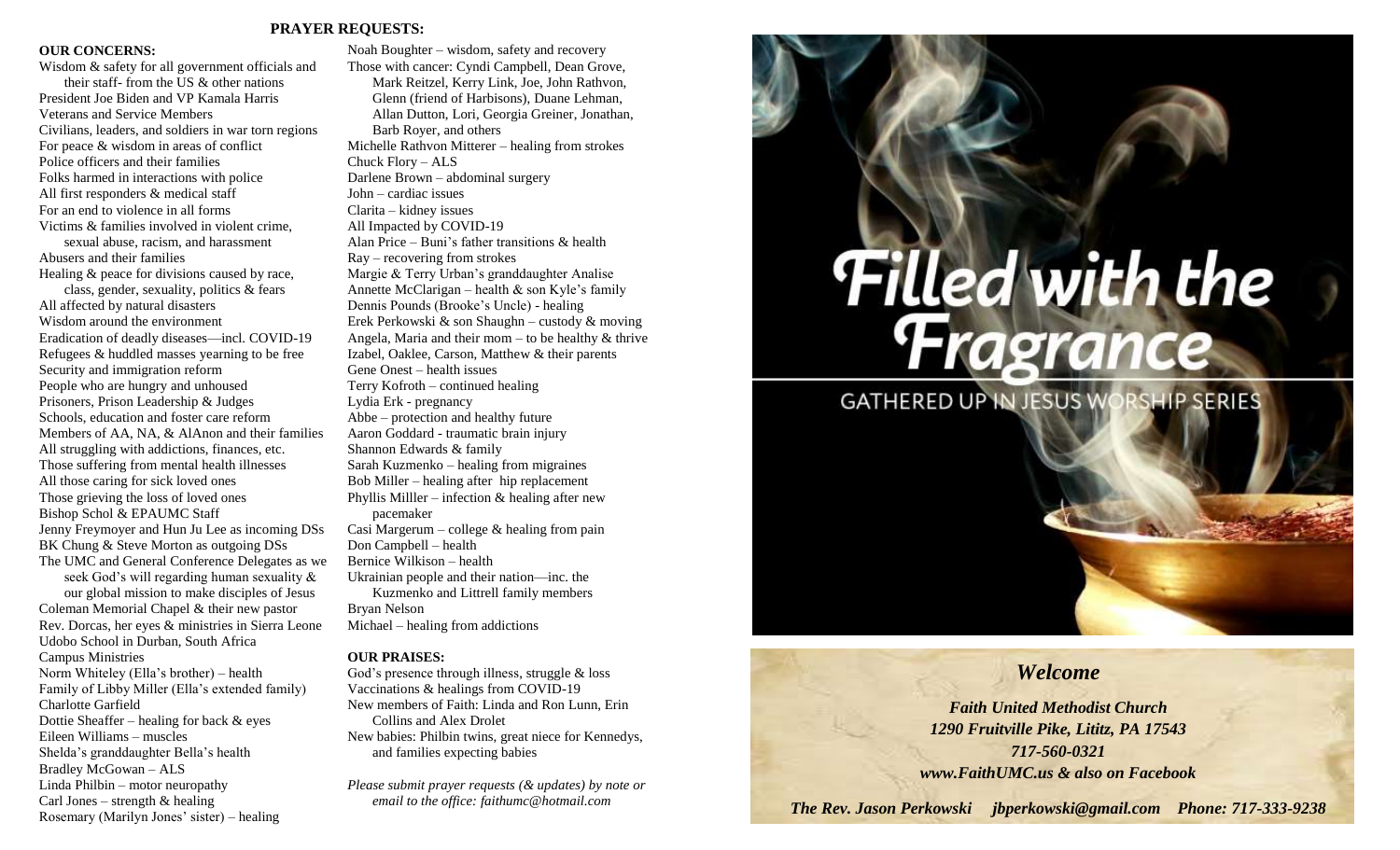# *Faith United Methodist Church*



## **April 3, 2022 at 10:30 AM – 5 th Sunday in Lent**



**ELCOME:** We gather together to worship God: The Father, The Son, & the Holy Spirit. We gather together to see again the ways in which God is revealed in the world. You are welcome in this space no matter who you are; from where you have come; what experiences, struggles or gifts you bring; or the questions, doubts & beliefs you carry. We are so glad you are here!

### **OUR OFFERINGS OF PRAYERS, PRESENCE, GIFTS, SERVICE & WITNESS**

*There are offering plates by the doors to the sanctuary and the altar. You may also give online or by mail.*

### **GREETINGS & ANNOUNCEMENTS Michelle Bame & Pastor Jason**

*If you're worshipping online, please 'sign in' by commenting on the video & post prayer requests, too.*

### **A TIME FOR CENTERING & PRAYER**

**\*CALL TO WORSHIP Pastor Jason & God's People**

Six days before the Passover, Martha served Jesus dinner at Lazarus' house. There, Mary took a pound of costly perfume and anointed Jesus' feet. **What's that in the air?**

Mary poured her perfume on Jesus' feet and then wiped his feet with her hair.

### **She filled the air with the fragrance of her worship.**

The prayers of the saints are like rising incense before God.

### **The fragrance of their worship fills the air.**

Today, let us raise a praise that touches the heart of God. **Let the fragrance of our worship fill the air.** Let the fragrance of our worship fill the air! **God, we offer our praise as a sweet fragrance that aspires to heaven. May the fragrance of our worship fill the air!**

*Kwasi Kena, The Africana Worship Book for Year C (Discipleship Resources, 2008), 66.*

| *PRAISE                 | Shout to the Lord                                                    | <b>MSFPW #16</b>     |
|-------------------------|----------------------------------------------------------------------|----------------------|
| <b>SCRIPTURE LESSON</b> | Psalm 126<br>This is the Word of the Lord — <b>Thanks be to God!</b> | <b>Michelle Bame</b> |
|                         | THE PRAYERS OF GOD'S PEOPLE & BLESSING OF THE PRAYER SHAWLS          |                      |

| *HYMN                   | And Can It Be that I Should Gain                                                  | UMH #363 v. 1, 3-5   |
|-------------------------|-----------------------------------------------------------------------------------|----------------------|
| <b>SCRIPTURE LESSON</b> | <b>Isaiah 43:16-21</b><br>This is the Word of the Lord — <b>Thanks be to God!</b> | <b>Michelle Bame</b> |
| <b>CHILDREN'S TIME</b>  |                                                                                   | <b>Amy Boughter</b>  |
| <b>SCRIPTURE LESSON</b> | Philippians 3:4b-14<br>This is the Word of the Lord $-$ Thanks be to God!         | <b>Michelle Bame</b> |
| *HYMN                   | More Love to Thee, O Christ                                                       | <b>UMH #453</b>      |
| <b>SCRIPTURE LESSON</b> | <b>John 12:1-8</b><br>This is the Word of the Lord — <b>Thanks be to God!</b>     | <b>Michelle Bame</b> |

### **INVITATION TO THE COMMUNION TABLE** *All Are Welcome* **ANTHEM** *How Beautiful*

### **CONFESSION AND PARDON UMH #12**

**Merciful God, we confess that we have not loved you with our whole heart. We have failed to be an obedient church. We have not done your will, we have broken your law, we have rebelled against your love, we have not loved our neighbors, and we have not heard the cry of the needy. Forgive us, we pray. Free us for joyful obedience, through Jesus Christ our Lord. Amen.**

### **THE GREAT THANKSGIVING UMH #13-14**

The Lord be with you. **And also with you.** Lift up your hearts. **We lift them up to the Lord.** Let us give thanks to the Lord our God. **It is right to give our thanks and praise.** It is right, and a good and joyful thing, … we praise your name and join their unending hymn: **Holy, holy, holy Lord, God of power and might, heaven and earth are full of your glory. Hosanna in the highest. Blessed is he who comes in the name of the Lord. Hosanna in the highest!** … And so in remembrance of these your mighty acts in Jesus Christ we offer ourselves in praise and thanksgiving … as we proclaim the mystery of faith. **Christ has died; Christ is risen; Christ will come again.**

### **THE LORD'S PRAYER UMH #895**

- **SHARING THE BREAD AND THE CUP** *(Communion Cups are in the hallway)* **UMH #15** *All are invited to receive the bread and the cup, as God's grace and love extend to everyone!*
- **\*HYMN** *When I Survey the Wondrous Cross* **UMH #298**

### **BENEDICTION & SENDING FORTH**

### *\* You are invited to stand*

**Worship Director:** Shannon Edwards, **Piano:** Dolly Bankert, **The Faith Singers** & **AV Tech:** Dennis Meck, Sr.

**Pastor:** The Rev. Jason Perkowski **Ministers:** The People of God

### **PRE-REGISTRATIONS are appreciated**:<https://forms.gle/EezjoRzcX1uC5NGn7>*.* **WORSHIP SERVICES ARE ALSO BROADCAST on Facebook & our website.**

**COVID PROTOCOLS:** With the COVID numbers in Lancaster County at 18 new cases and 0 deaths per day, **masks are now optional for worship services.** We will still be sitting every other row to allow for social distancing. **The back section on the window side of the sanctuary is reserved for people who want to sit**  with other people who are masked. Other meetings may decide their own mask policy.

**OFFICE COMMUNICATION:** Hours vary, so please contact us directly to see when we are available. Messages left on the office phone, 717-560-0321 or email: [faithumc@hotmail.com,](mailto:faithumc@hotmail.com) will be checked from Monday through Friday. In case of an emergency contact Pastor Jason at 717-333-9238 or [jbperkowski@gmail.com](mailto:jbperkowski@gmail.com) and leave a *detailed message*. Pastor Jason is spending time with family from Friday Noon through Saturday. Please be patient if he doesn't respond to non-emergency calls during those times.

**JUNIOR CHURCH BY ZOOM VIDEO CHAT – SUNDAYS AT 9 AM for 3 year old-4 th grade kids.** We send families the Zoom link and other resources—*contact the office if interested*.